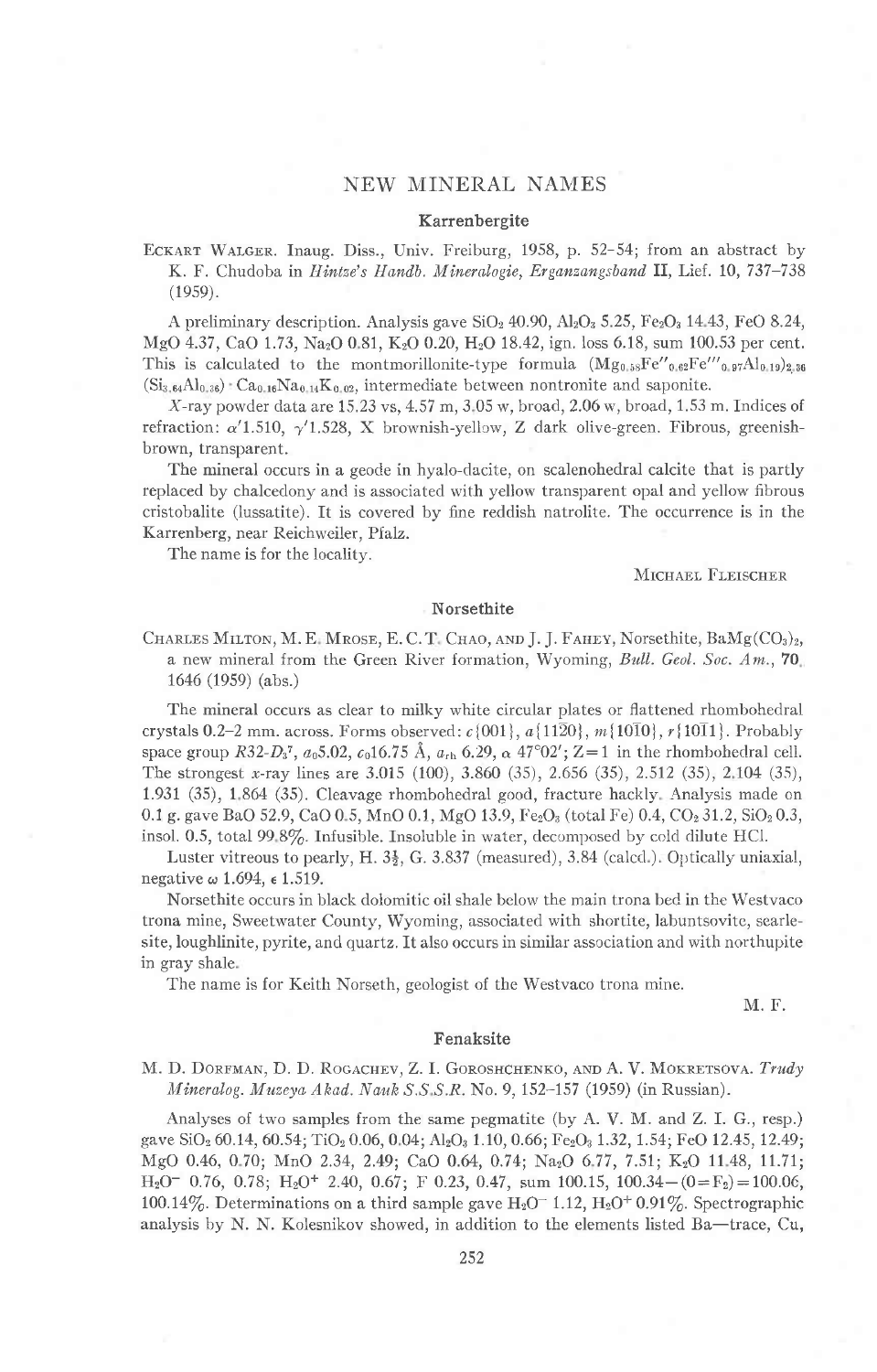Zr, Sr—faint lines. After subtraction of a small amount of adularia (calculated from  $Al_2O_3$ ), these analyses correspond to the formula  $(K, Na)_{4}(Fe'', Mn)2(Si_{4}O_{10})_{2}$  (OH, F) with K:Na nearly 1:1. Fenaksite is decomposed by acids with the deposition of silica. It fuses easily before the blowpipe to a green glass; in the reducing flame, the powder becomes magnetic. From the composition, it may be referred either to the apophyllite group or to the mica group.

The mineral occurs in grains up to 2–4 cm, in diameter.

It is light rose in color, luster pearly on the two cleavages, which are at an angle of 122° to one another. Hardness  $5-5\frac{1}{2}$ . G. 2.744 (pycnometer). It is optically biaxial, positive;  $ns$  (Na)  $\alpha$  1.541,  $\beta$  1.560,  $\gamma$  1.567, 2V 84°, Z=b, plane of optic axes (001), Z: cleavage I=20°, Y: cleavage  $II=49^\circ$ , X: cleavage  $II=8^\circ$ .

Laue and rotation photographs show the mineral to be monoclinic, space group  $C\frac{2}{m}$ , C2, or Cm,  $a_0$  14.95,  $b_0$  6.98,  $c_0$  9.79 (not stated whether Å or kX),  $\beta$  112°, Z=2. X-ray powder data by N. N. Sludsko are given; the strongest lines are 3.03 (10), 2.46 (7), doublet 3.55, 3 44 (7),2 88 (6),2.7I (6), 1.875, 1.835 (6), r.752 (6).

The name is for the composition.

DrscussroN.-There must be an error in the optical data; the indices of refraction given indicate an optically negative mineral with 2V 61°. Perhaps  $\beta$  should be 1.550, which would give 2V 74°?

The name is unfortunate because it is so easily confused with phenakite. This may be the Mineral No. 5 of Dorfman (see Am. Mineral.  $44, 910$  (1959)).

M. F,

#### Canasite

M. D. DORFMAN, D. D. ROGACHEV, Z. I. GOROSHCHENKO, AND E. I. USPENSKAVA. Canasite, a new mineral. Trudy Mineralog. Muzeya Akad. Nauk  $S.S.S.R.,$  No. 9, 158-166 (1959) (In Russian).

Chemical analyses of two samples from the same pegmatite, by E IIJ. and Z.LG., respectively, gave SiO<sub>2</sub> 56.08, 55.71; TiO<sub>2</sub> 0.10, 0.06; Al<sub>2</sub>O<sub>3</sub> 0.55, 0.20; Fe<sub>2</sub>O<sub>3</sub> 1.41, 0.72; FeO 0.71,0.36; MgO 0.05,0.26; MnO 0.38,0.41; CaO 2095,20.39; NazO 8.01, 7.08; K<sub>2</sub>O 8.47, 10.63; H<sub>2</sub>O<sup>-</sup> 0.49, 0.60; H<sub>2</sub>O<sup>+</sup> 1.11, 1.25, F 2.21, 2.17; Cl 0.22, -; CO<sub>2</sub> 0.20, -;  $P_2O_5$  0.04, 0.08; sum. 100.98, 99.92 - (0= $F_2$ ) 0.96, 0.91 = 100.02, 99.01%.

A footnote to the first analysis states that "the determination of Na provokes doubts." Spectrographic analysis shows, in adclition to the elements listed above, Sr-medium, Ni, Cu-weak, Be insignificant traces. After deducting small amounts of magnetite (calculated from  $Fe<sub>2</sub>O<sub>3</sub>$ ) and adularia (calculated from  $Al<sub>2</sub>O<sub>3</sub>$ ), these analyses give the formula:  $(Na, K)_5$  Ca<sub>4</sub> (Si<sub>2</sub>O<sub>5</sub>)<sub>5</sub>(OH, F)<sub>3</sub>. The mineral is decomposed by acids with the separation of silica. Easily fusible to a transparent glass in the blowpipe or alcohol flame.

Canasite occurs in grains up to 3 cm. in diameter. Transparent and translucent, color greenish-yellow, streak colorless. Lusler vitreous. The mineral has a perfect cleavage and a very perfect cleavage at an angle of 118° to the first. Brittle, fracture splintery, breaks into long acute-angled or wedge-shaped pieces. When ground, gives a feity mass. G. (pycnometer) 2.7O7.

The mineral is optically biaxial, negative, ns (Na)  $\alpha$  1.534,  $\beta$  1.538,  $\gamma$  1.543, 2V 58°. The optic axial plane is (010),  $Y=b$ , Z: less perfect cleavage=2°. Polysynthetic twinning was observed, with the twinning plane at an angle of 8° to the less perfect cleavage.

Laue, rotation, and DeJong photographs showed canasite to be monoclinic, space group  $C2/m$ ,  $C_2$ , or  $Cm$ ,  $a_0$  18.87,  $b_0$  7.24,  $c_0$  12.60Å,  $\beta$  112°. Unindexed x-ray powder data are given; the strongest lines are  $3.074$  (broad) $-10$ ,  $1.814-9$ ,  $2.901-8$ ,  $1.638-8$ ,  $4.68-7$ ,  $4.80-6$ ,  $2.354-6$ .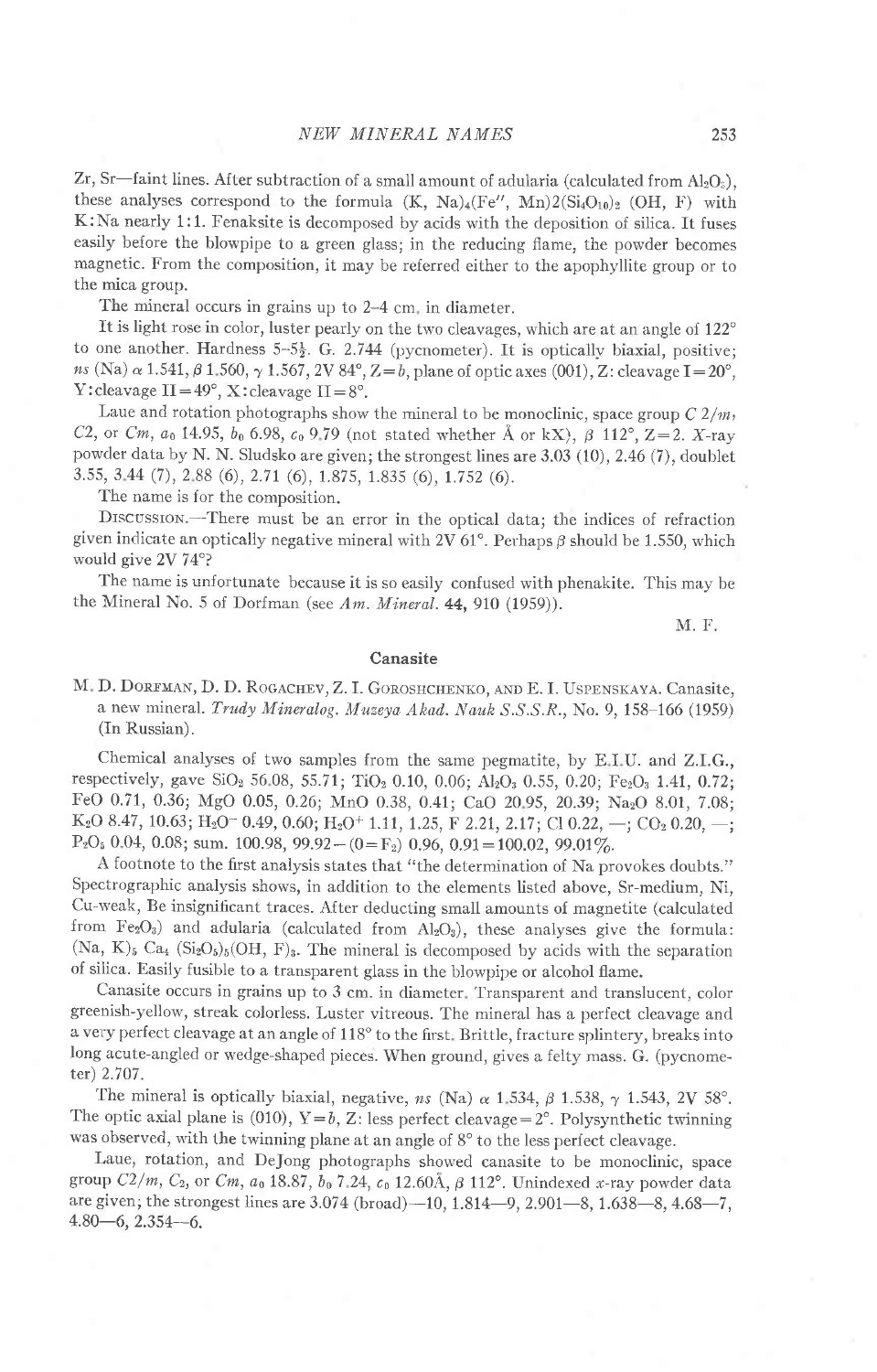The mineral occurs with fenaksite (see preceding abstract). Lamprophyllite occurs in fractures in canasite. The name is for the chemical composition

DISCUSSION.-Presumably to be classed as a phyllosilicate. This may be Mineral No. 6 of Dorfman (see Am. Mineral.  $44$ , 910 (1959). The indices of refraction given do not correspond to the figure given for 2V.

M. F.

## Metakahlerite

KURT WALENTA. Die sekundären Uranmineralien des Schwarzwaldes. Jahresheft geol. Landesamt Baden-Württemberg, 3, 17-51 (1958).

The mineral was found as sulfur-yellow rare scaly aggregates in the Sophia Shaft, Baden. Microchemical tests showed Fe, U, As. Composition presumably Fe  $(UO<sub>2</sub>)<sub>2</sub>$  (AsO<sub>4</sub>)<sub>2</sub> SH<sub>2</sub>O. Cleavage (001) excellent, (100) good. Luster pearly on (001). Optically uniaxial to biaxial, negative with 2V up to 22°,  $ns$   $\epsilon$  1.608,  $\omega$  1.642, both  $\pm 0.002$ , weakly pleochroic, E nearly colorless, o pale yellow. Not lluorescent. The r-ray powder diagram indicates this to be a meta-form; the strongest lines are 3.59 (10), 8.55 (9), 4.29 (6), 5.11 (5), 2.15 (5), 2.11 (5). M. F.

#### Meta-uranospinite

KURT WALENTA. Die sekundaren Uranmineralien des Schwarzwaldes. Jahresheft geol. Landesamt Baden-Württemberg, 3, 17-51 (1958).

Name given to the dehydration product of uranospinite from the clara shaft, wittichen, Baden, characterized by higher indices of refraction than uranospinite,  $\gamma = 1.618$ . Weakly pleochroic, X colorless, Z pale yellow. Readily rehydrates to uranospinite. Formula presumably Ca  $(UO<sub>2</sub>)<sub>2</sub> (AsO<sub>4</sub>)<sub>2</sub> 8H<sub>2</sub>O$ .

M. F.

#### Unnamed Ca, Sr, U oxides

J. PROTAS. Contribution a l'étude des oxydes d'uranium hydratés. Bull. soc. franc. mineral. crist., 82, 239-272 (1959).

Pseudo-hexagonal reddish-orange crystals, up to 0.5 mm., were found in geodes and in fissures in gummite on altered pitchblende from the Margnac II Mine. Microchemical tests and spectrographic analysis showed Ca, Sr, and U. Analysis gave UO<sub>3</sub> 83.9, H<sub>2</sub>O 7.4%. Phosphate, sulfate, carbonate, and silicate were absent. The crystals showed (001) (dominant), (010), (110), (111), and rarely (101).  $G \cdot 5.29 \pm 0.05$ . Orthorhombic with  $a_0$  14.06  $\pm$  0.05,  $b_0$  24.12  $\pm$  0.10,  $c_0$  14.16  $\pm$  0.05Å. Cleavage (001) good. Biaxial, negative,  $\beta$  1.94,  $\gamma$  1.96, 2V38 ± 3°. The x-ray powder pattern has strongest lines 3.11 (vs), 3.47 (s-vs), 6.82 (s), 3.53 (s), 3.17 (ms), 1 966 (ms).

When the mineral is heated in water at  $100^\circ$ , it is transformed into material giving a powder pattern identical with that given by pale yellow spherulites associated with the orange mineral. The strongest lines are 7.09 (vs), 3.49 (s), 3.13 (s), 1.951 (ms).

M. F.

#### Unnamed ("Mineral X")

W. T. EPPRECHT, W. T. SCHALLER, AND A. C. VLISIDIS. Über Wiserit, Sussexit, und ein weiteres Mineral aus den Managanerzen vom Gonzen (bei Sargans). Schweiz mineralog. petrog. Mitt., 39, 85-104 (1959).

An unknown fibrous mineral associated with wiserite (see page 256) gave x-ray powder data and fiber diagrams that were indexed on a monoclinic cell with  $a_0$  11.55  $\pm$ 0.05,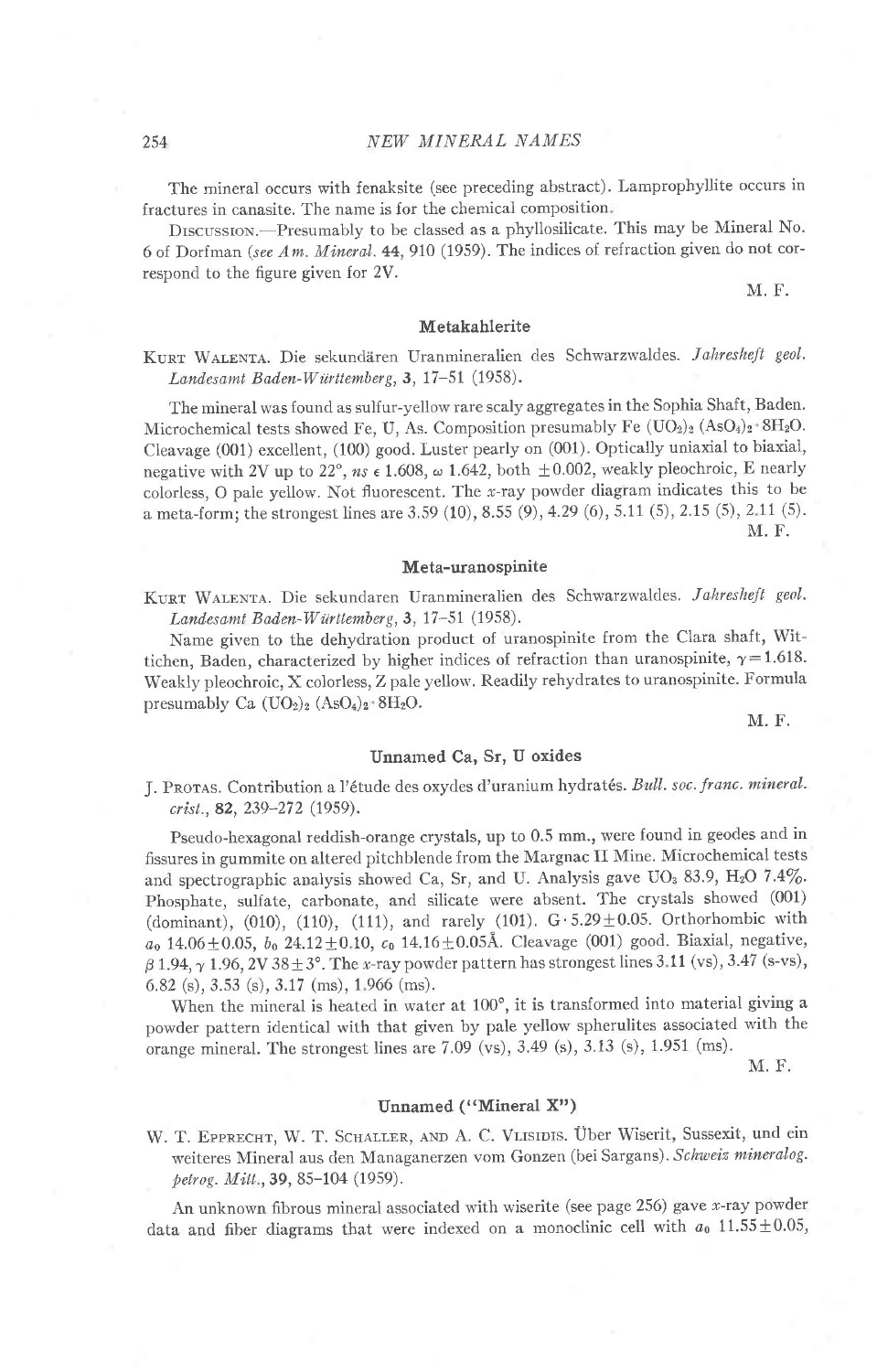## NEW MINERAL NAMES

 $b_0$  3.4  $\pm$ 0.3,  $c_0$  8.18  $\pm$ 0.05 kX,  $\beta$  109.5°. The fiber axis is parallel to b. The strongest lines are (in kX)  $10.75$  s,  $5.4$  s,  $3.68$  s,  $2.93$  s,  $1.791$  s. Optical data were uncertain because of intergrowth with wiserite;  $\alpha$  ranged from 1.690-1.710,  $\gamma$  was about 1.76. Extinction inclined, up to 5'' Spectrographic analyses of mixtures with wiserite showed the same elements as in wiserite, so the minerai is probably a manganese borate.

M. F.

#### Unnamed

JEAN PAPAGEORGAKIS. Ein neues Bariummineral der Marmore von Candoglia in der unteren Val d'Ossola. Schweiz. mineralog. petrog. Mitt.39, 333-335. (1959).

The mineral occurs in clefts between barite layers and calcium silicate rock in the Candoglia marble, associated with barite, barium feldspar, quartz, epidote, and calcite. It forms bright gray columns up to 5 cm. long and 1 cm. thick. Luster vitreous to pearly, somewhat greasy on fractures. Brittle,  $H. = 6$ . G. (pycnometer) 3.13. Cleavage prismatic, parting pinacoidal. Optically uniaxial to biaxial, negative, 2V 0–10°,  $ns$   $\omega$  1.595,  $\epsilon$  1.589.

Analysis by H. Schwander of material picked under the binoculars gave  $SiO<sub>2</sub> 31.5$ , Al<sub>2</sub>O<sub>3</sub> 19.5, CaO 12.0, BaO 23.5, Na<sub>2</sub>O 0.6, K<sub>2</sub>O 0.8, SO<sub>3</sub> 9.9, H<sub>2</sub>O 2.4, Cl tr., sum 100.2%. This gives  $5BaO \cdot 8CaO \cdot 7Al_2O_3 \cdot 19SiO_2 \cdot 4SO_3 \cdot 5H_2O$  (Recalculation gives  $Na_{0.7}K_{0.6}Ba_{5.5}$  $Ca_{7.7}Al_{13.7}Si_{18.8}O_{72}(SO_3)_4$  5H<sub>2</sub>O M.F.). The SO<sub>s</sub> would correspond to 29.2% barite, but microscopic and  $x$ -ray study, which showed only faint lines of barite, indicated that no more than 5/6 barite could be present. The mineral may be related to scapolite, but the indices of refraction are low for the hish content of BaO.

M. F.

#### Dixeyite

VLADI MARMO. Dixeyite-a new natural hydrous aluminium silicate. Schweiz. mineralog. petrog.  $M$ itt., 39, 125-132 (1959).

The mineral was found in a small outcrop of amphibolite 1 mile north of the village of Belihun, Kangari Hills, central sierra Leone. The amphibolite is believed to occupy a very narrow zone along the margin of ultrabasic rock at its contact with granodiorite. The rock consists of hornblende, quartz, magnetite, and an unknown isotropic colorless minerai; a chemical analysis, but no mode, of the rock is given. Separation by heavy liquid gave a concentrate "Predominantly containing the unknown isotropic mineral." Analysis of this concentrate by Aulis Heikinnen gave  $SiO<sub>2</sub> 51.72$ ,  $TiO<sub>2</sub> 0.55$ ,  $Al<sub>2</sub>O<sub>3</sub> 21.15$ ,  $Fe<sub>2</sub>O<sub>3</sub> 2.68$ ,  $FeO$ 2.76, MnO 0.15, MgO 2.17, CaO 2.56, Na<sub>2</sub>O 0.34, K<sub>2</sub>O 0.32, P<sub>2</sub>O<sub>5</sub> 0.45, CO<sub>2</sub> none, H<sub>2</sub>O<sup>+</sup> 10.26,  $\text{H}_2\text{O}^-$  5.03, sum 100.14%. From this, an unstated amount of hornblende and magnetite is deducted, leaving (in moles)  $SiO<sub>2</sub> 730$ ,  $Al<sub>2</sub>O<sub>3</sub> 166$ , K<sub>2</sub>O 3.5, CaO 2, H<sub>2</sub>O 570, or approximately  $Al_2O_3 \cdot 4-5$  SiO<sub>2</sub> $\cdot 3-4$  H<sub>2</sub>O. Some quartz was present. Analysis of "a few mg. of reasonably pure material" gave SiO<sub>2</sub> 63.14, Al<sub>2</sub>O<sub>3</sub> 23.65, Fe traces, CaO 0.05%, confirming the above formula.  $(Al<sub>2</sub>O<sub>3</sub>: SiO<sub>2</sub>=1:4.5.)$ 

X-ray powder data showed some variation; 2 patterns gave  $a_0$  7.55, 7.7Å; "this suggests that the lattice may not be exactly cubic." Calculations gives 22.55 o atoms per unit cell, which suggests that  $a_0$  should be doubled to 15.2Å. The strongest x-ray lines are 3.32, 3.40 (s),3.09,3.19 (s),2.27 (s).

G. approximately  $2.51-2.52$ ,  $n$  1.5057. The mineral is perfectly isotropic.

The name is for F. Dixey, Director, British Overseas Geological Surveys, first government geologist of Sierra Leone.

DISCUSSION.-An unsatisfactory description.

M. F.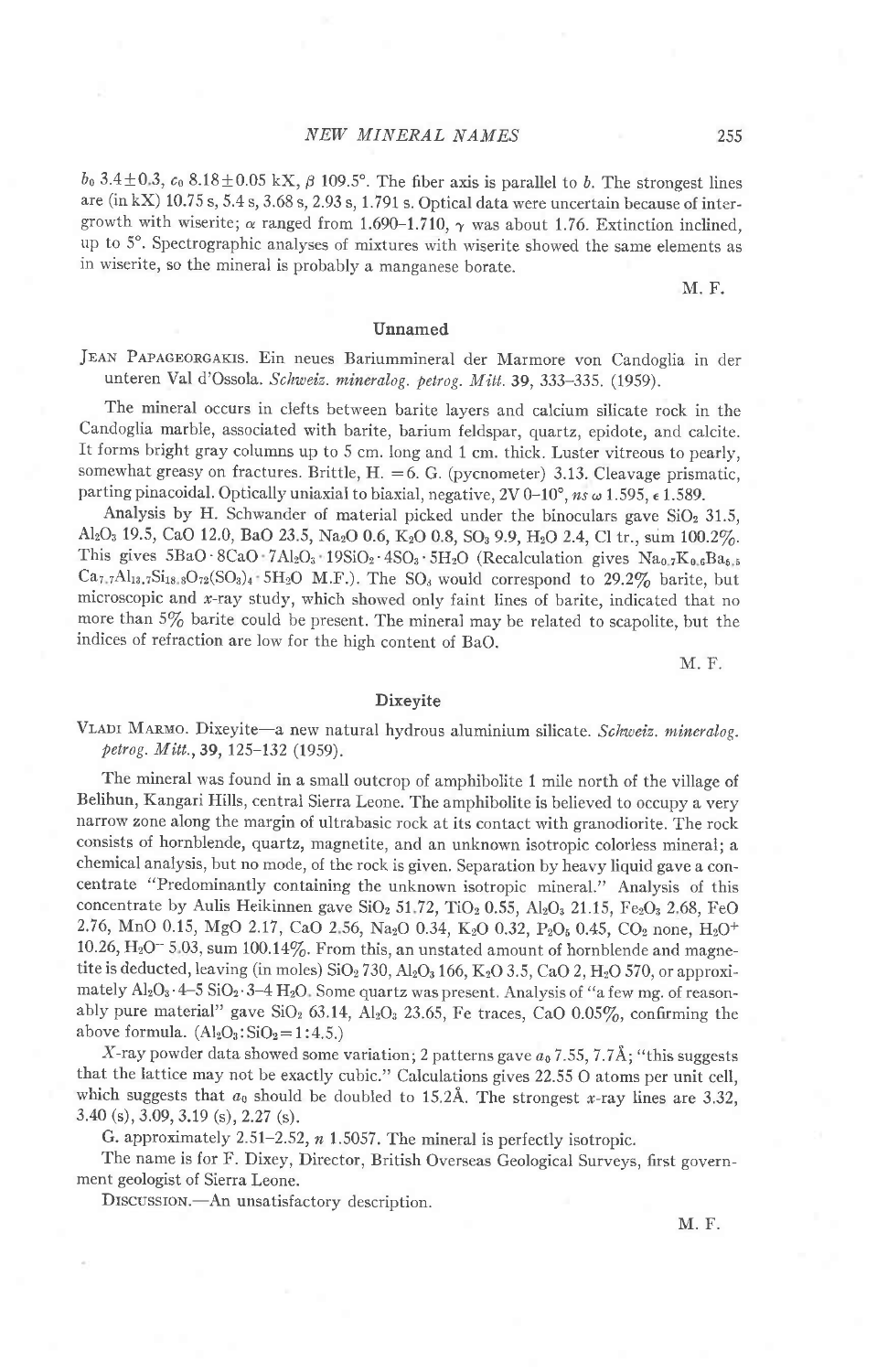#### Dneprovskite

M. N. Ionov. Cassiterite and wood tin from the Omchug placers. Trudy Vses. Magadansk N.-I. Inst., 19, 9-16 (1957); from an abstract by E. M. Bonshtedt-Kupletskaya in Zapiski Vses. Mineralog. Obshch., v. 88, 311-312 (1959).

The name was proposed in 1944 by P. I. Skornyakov for wood tin of radiating fibrous structure from the Dnepropetrovsk deposits, northeastern U.S S.R.

DISCUSSION.-As the abstractor states, an unnecessary name.

M. F.

#### Khovakhsite, Tuvite

- N. N. SHISHKIN AND V. A. MIKHAILOV. Study of the composition of ores of the Khovakh cobalt deposits. Sborn. mater. tekhn. inform., 6, 5-23 (1956).
- YAKHONTOV, L. K. Initial products of the weathering of safflorite. Vestnik Mosk. Univ. 1958, No. 2, 147-156; from abstracts by E. M. Bonshtedt-Kupletskaya in Zapiski Vses. Mineral. Obshch. 88, 317 (1959).

These are names used in the literature of economic geology for oxidation products of smaltite and saffiorite. Khovakhsite is light to dark brown, earthy, luster waxy or resinous, H.  $2\frac{1}{2}-3$ , G. 2.81. The composition ranges from  $Fe<sub>2</sub>O<sub>3</sub> \cdot 2(Ca, Co)O \cdot As<sub>2</sub>O<sub>5</sub> \cdot 3-6H<sub>2</sub>O$  to Fe<sub>2</sub>O<sub>3</sub>.4-8 (Ca, Co, Ni) O. 2-4 As<sub>2</sub>O<sub>5</sub>. nH<sub>2</sub>O. Fine lamellar to fibrous, extinction parallel, birefringence low,  $n$  variable 1.65-1.73. Mostly amorphous to x-rays.

Tuvite is a name applied to material constituting a further stage of the oxidation; it is yellow, brittle. The names are for the Khovakh deposits of the Tuva Autonomous Region. U.S.S.R.

DrscussroN.-As the abstractor states, it is impossible to determine whether these are minerals or mixtures. They should not have been named.

M. F.

#### Parbigite

YU. V. MIRTOV. Parbigite, a new mineral of the collinsite group. Vestnik Zap.-Sib. and Novosib. geol. Upr. 1958, No. 1, 72-75; from an abstract by E. M. Bonshtedt-Kupletskaya, Zapiski Vses. Mineral. Obshch., 88, 318-319 (1959).

The mineral was found in drill core from a depth of 236 m. in the Parbig region, Tomsk oblast, in cavities in sandstone, associated with calcite and spherosiderite. It forms radialfibrous aggregates, rarely pyramidal or prismatic crystals (0.5-1 mm) White, pale yeliow, or colorless. Cleavage in one direction very perfect; under the microscope 4 cleavages were noted at angles: C<sub>1</sub>-C<sub>2</sub>=88°, C<sub>1</sub>-C<sub>3</sub>=72°, C<sub>1</sub>-C<sub>4</sub>=56°, C<sub>3</sub>-C<sub>4</sub>=49°. Luster silky to vitreous, H. about 3, G. 3.08. Optically biaxial, negative, ns  $\alpha$  1.633,  $\beta$  1.658,  $\gamma$  1.670, 2V 70-74°, C: $\gamma$ =18-23°. Easily fusible to a brown slag. Spectrographic analysis showed major Ca, Fe, P. Mg, minor Sr and Ba.

DISCUSSION.-The difference in optical sign is insufficient basis for giving a new name. The mineral is presumably messelite.

M.F

#### Pallite

LAURENT CAPDECOMME AND RENÉ PULOU. Sur la radioactivité des phosphates de la région de Thiès (Sénégal). Compt. rend. acad. sci. France, 239, 298-290 (1954).

EDMOND LATRILHE. Contribution a l'étude des phosphates alumineux de la région de Thies (Sénégal). Haut Comm. Repub. Afrique occidentale franc., Bull. service geol. et prospection minière No. 25, 1-84 (1959).

Chemical analyses and  $x$ -ray data show that the principal minerals present in the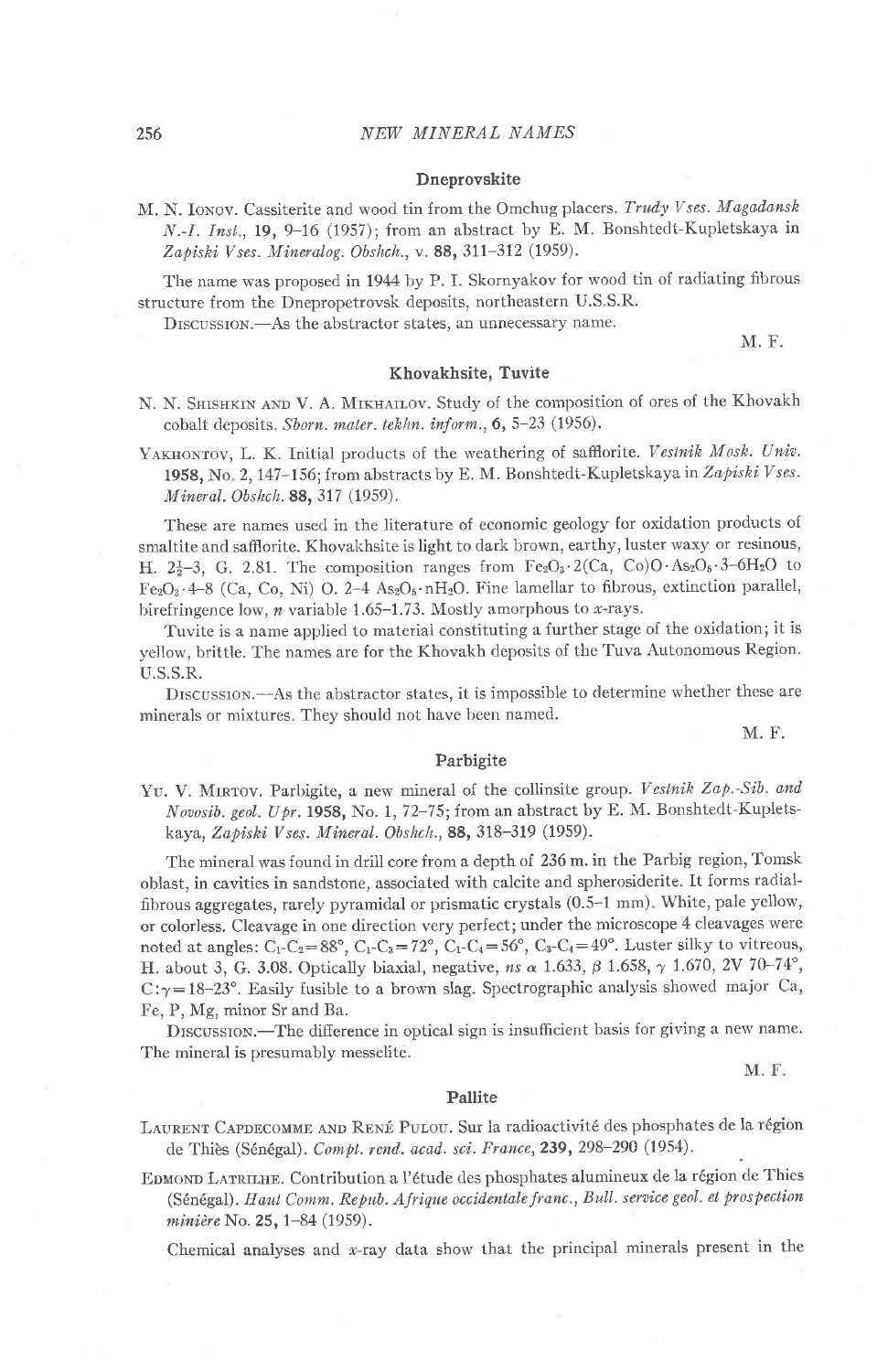aluminum phosphate zone are crandallite and pallite  $($  = ferrian millisite), with minor augelite and rare wavelite and turquoise. Analyses of two samples estimated to contain 95% pallite + 5% crandallite gave, resp., P<sub>2</sub>O<sub>5</sub> 26.28, 27.36; Al<sub>2</sub>O<sub>3</sub> 25.74, 30.50; sol. Fe<sub>2</sub>O<sub>3</sub> 11.97, 9.86; CaO 6.94, 6.63; MgO 0.42, 0.53; Na<sub>2</sub>O 1.95, 1.86; K<sub>2</sub>O none, none; loss on ign. 15.98, 16.22;  $\text{SiO}_2$  5.36, 3.57;  $\text{TiO}_2$  (insol.) 2.14, 1.63; Fe<sub>2</sub>O<sub>3</sub> (insol.) 1.14, 2.19; MnO<sub>2</sub> 0.47, 0.00; F 0.46, 0.55; sum 98.85, 100.90%. Uranium is present in amounts up to 140 ppm U in pallite and four times as much in crandallite.

The name is for the village of Pallo.

DISCUSSION.--Unnecessary name for ferrian millisite.

**Hormites** 

R. C. MACKENZIE. The classification and nomenclature of clay minerals. Clay Minerals Bull., 4, No. 21, 52-66 (1959).

The name hormites is suggested by  $R$ , H. S. Robertson as a group name for the sepiolitepalygorskite group. The name is from the Greek for chain.

DISCUSSION.-This is another example of the deplorable practice of cluttering the literature with unnecessary names (see Am. Mineral. 41, 536 (1956)). I have urged repeatedly that such suggestions should be circulated privately for comment and should not be put into print until there is near unanimity on their desirability.

See note on page 244 of this issue.

M. F.

M. F.

#### NEW DATA

#### Sterrettite, Kolbeckite

M. E. MROSE AND BLANCA WAPPNER. New data on the hydrated scandium phosphate minerals: sterrettite, "eggonite," and kolbeckite. Bull. Geol. Soc. Am., 70, 1648-1649 (19s9) (abs.).

X-ray fluorescence analysis of sterrettite from Fairfield, Utah, of "eggonite" from Altenberg, Belgium (?), and of koibeckite from Schmeideberg, Saxony (type localities) showed that scandium is a major constituent. X-ray study (unit cells given) showed that the structure is of the metavariscite type and the formulas should be of the type  $AXO_4$ ·2H<sub>2</sub>O. Sterrettite, supposedly  $Al_6(PO_4)_4(OH)_6$ ·5H<sub>2</sub>O (Dana's system, 7th Ed., vol. 2, p. 965) is probably ScPO<sub>4</sub>.  $2H_2O$ ; the unit cell is nearly the same as for synthetic  $ScPO<sub>4</sub>·2H<sub>2</sub>O$ . The identity of eggonite with sterrettite is confirmed. Kolbeckite, supposedly a silicate-phosphate of Be, Ca, and Al (Dana's system, 7th Ed., vol. 2, p. 1015-1016) may be (Sc, Be, Ca) $(PO<sub>4</sub>, SiO<sub>4</sub>) \cdot 2H<sub>2</sub>O$ .

DISCUSSION.-This doubles the number of minerals known to contain more than  $1\%$  $Sc<sub>2</sub>O<sub>3</sub>$ .

M. F.

#### Iriginite

G. YU. EPSHTEIN. On the molybdates of uranium---moluranite and iriginite. Zapiski Vses. Mineral. Obshch.,88, 564-570 (1959) (in Russian).

Data available previously were summarized in Am. Mineral., 43, 379 (1958). Additional data: Color canary-yeliow, luster vitreous. Fracture uneven. Hardness 1-2, higher in aggregates. G. 3.84 (probably too low because of impurities). Indices of refraction,  $\alpha$  1.73C  $\pm 0.003$ ,  $\beta \sim 1.82$ ,  $\gamma \sim 1.93$ . Extinction parallel. The mineral dces not fluoresce. It is soluble in acids on heating. Analysis by M. M. Stukalova gave  $MoO<sub>3</sub> 38.62$ ,  $UO<sub>3</sub> 41.92$ , CaO 0.46, loss on ignition 9.70, insol. 9.04, sum 99.74%, corresponding to  $MoO<sub>3</sub>:UO<sub>3</sub>:H<sub>2</sub>O$  $=1.84:1:3.70$  or  $UO_3.2MoO_3.4H_2O$ . A potentiometric pH determination by N. I. Koma-